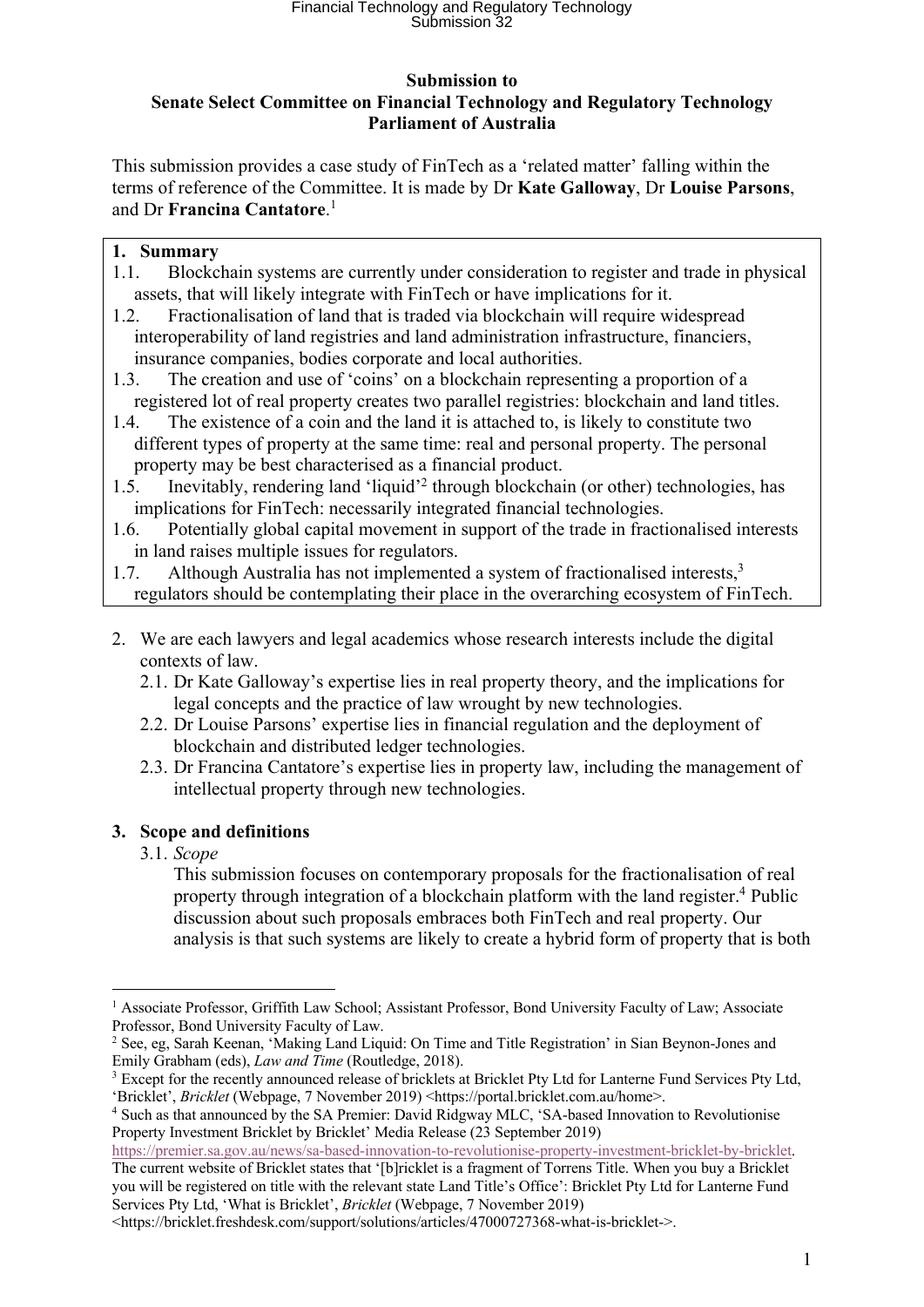real (land) and personal (financial product), that poses significant challenges for regulators.

## 3.2. *Definitions*

In this submission:

- 'Coin' means a digital asset that is native to its own blockchain;
- 'FinTech' means 'the application of new digital technologies to financial services … [and] the development of business models and products which rely on these technologies and more generally on digital platforms and processes'; 5
- 'Fractionalised ownership' means a method of sharing ownership of a highvalue tangible asset between several unrelated parties to mitigate costs and risks of sole ownership;
- 'RegTech' means information technologies that enhance regulatory processes principally pertaining to the financial sector; and
- 'Token' means a digital asset that is created to be used on an existing blockchain, often through a decentralised application.

# **4. Land as a Financial Product**

- 4.1. As real property prices in Australia have increased, fewer people are able to afford to buy land. This has implications for the distribution of wealth. Traditionally, a high proportion of Australians owned their home, and this asset was the principal source of wealth.
- 4.2. There has been increasing interest in the prospect of breaking up a single land title into multiple components to facilitate a secure interest in real property through minimal (and therefore affordable) investment.
- 4.3. There are two ways to achieve this outcome: tokenisation and fractionalised ownership. Although the terms are sometimes used interchangeably, we distinguish between them.
	- 4.3.1. Tokenisation involves establishing a proxy for a part interest in nominated land, but does not involve a registered interest in that land. Instead, it results in an investment in a land owning company or other legal entity that pays dividends to each investor equating to rent, and a capital return based on their nominated property's capital gain.<sup>6</sup> Such schemes are managed investments in terms of the *Corporations Act 2001* (Cth).<sup>7</sup> Tokenisation can be achieved without FinTech.
	- 4.3.2. Fractionalised ownership involves a direct interest in land, recorded in the land register, held in common with multiple other co-owners. Fractionalisation can also be achieved without the need for any technological intervention or FinTech and is governed either by the agreement of the co-owners between each other, or by common law and property law statutes.
	- 4.3.3. Both of tokenisation and fractionalised ownership create the possibility for investment in land through FinTech.
		- 4.3.3.1. Tokenisation can occur through the issue of tokens on a blockchain platform.
		- 4.3.3.2. Fractional ownership using blockchain is more complex and is the focus of this submission.

# **5. Fractionalised Land Title on Blockchain**

5.1. In a recent media release, the South Australian Premier announced the advent of fractionalised land title in South Australia to be undertaken with a technology firm,

<sup>5</sup> OECD, *Financial Markets, Insurance and Pensions: Digitalisation and Finance*, 2018, 10.

<sup>6</sup> See, eg, BrickX Financial Services Limited, 'How investing with BrickX works', *BrickX* (Webpage, 2018) <https://www.brickx.com/>.

<sup>7</sup> Section 9 *Corporations Act 2001* (Cth), 'managed investment scheme'.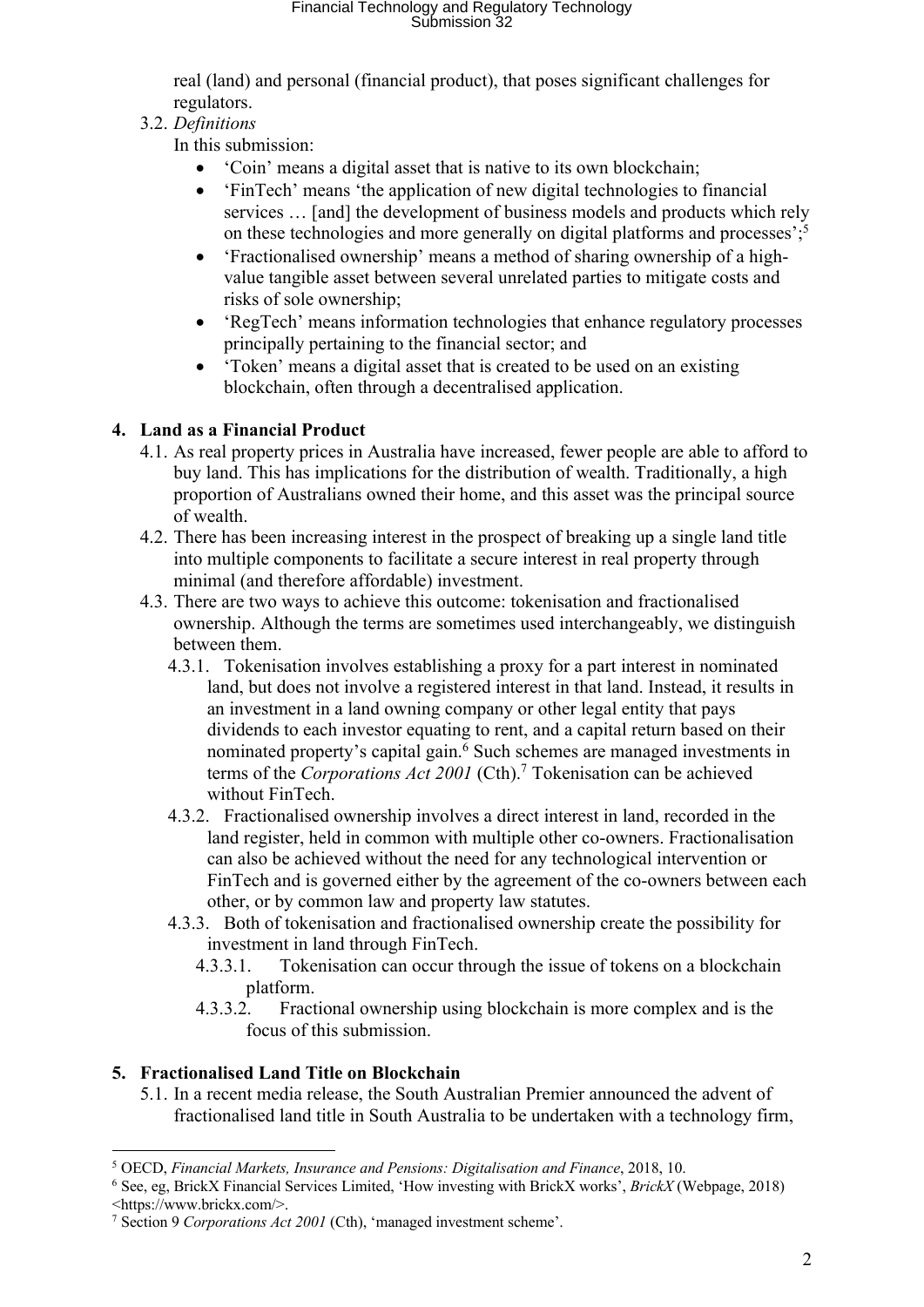# Financial Technology and Regulatory Technology Submission 32

raising both FinTech and potentially Regtech related issues. Details are scant, except for these key features:

- 5.1.1. Breaking up of a registered land title into 20 'bricklets';
- 5.1.2. Trading of bricklets on blockchain;
- 5.1.3. Registration of each bricklet on the land register;
- 5.1.4. Bricklet owners would share rental income and capital gain, as well as costs and outgoings, proportionate to their interest;
- 5.1.5. The bricklet platform owner will take a commission from all transactions conducted on the platform.
- 5.2. At its most basic, we envisage that the scheme as depicted in Figure 1.

Figure 1



- 5.3. Of note, and not addressed by the Premier's statement, this scheme would depend upon interoperability of the blockchain platform and the land register as a minimum requirement for the proposal to function.
- 5.4. The blockchain platform would inevitably regulate the relationships between bricklet owners and the tenant through smart contracts. The blockchain platform also provides advantages including allowing for 'tokenization in the sense of "the digital securitization of real estate properties"<sup>8</sup> as well as ease in the processing of transactions, especially by making it easier to buy and sell bricklets.

### **6. Blockchain Interoperability**

- 6.1. The system outlined in Figure 1 is limited to management of relationships between owners and the tenant, and those parties and the register. All other dealings would need to be undertaken 'off-blockchain'. For example, payment of rates and insurance, dealings with the body corporate, dealings with banks/financiers, and engagement with all other aspects of land administration infrastructure, unless multiple third parties also participated in the blockchain. This is possible but has not yet been publicly mooted.
- 6.2. Each time a transaction occurs 'off-blockchain', the use case for blockchain is weakened. Any benefits arising from automation of low-friction transactions are lost as soon as a person needs to intervene to undertake a transaction.

<sup>8</sup> Bastiaan Don, Dharma Rajah, Stephan Ott, Ken Fromm, 'Real Estate Use Cases for Blockchain Technology', Enterprise Ethereum Alliance, (Webpage, Volume 1, 1 March 2019) <https://entethalliance.org/wpcontent/uploads/2019/05/EEA-Real-Estate-SIG-Use-Cases-May-2019.pdf>.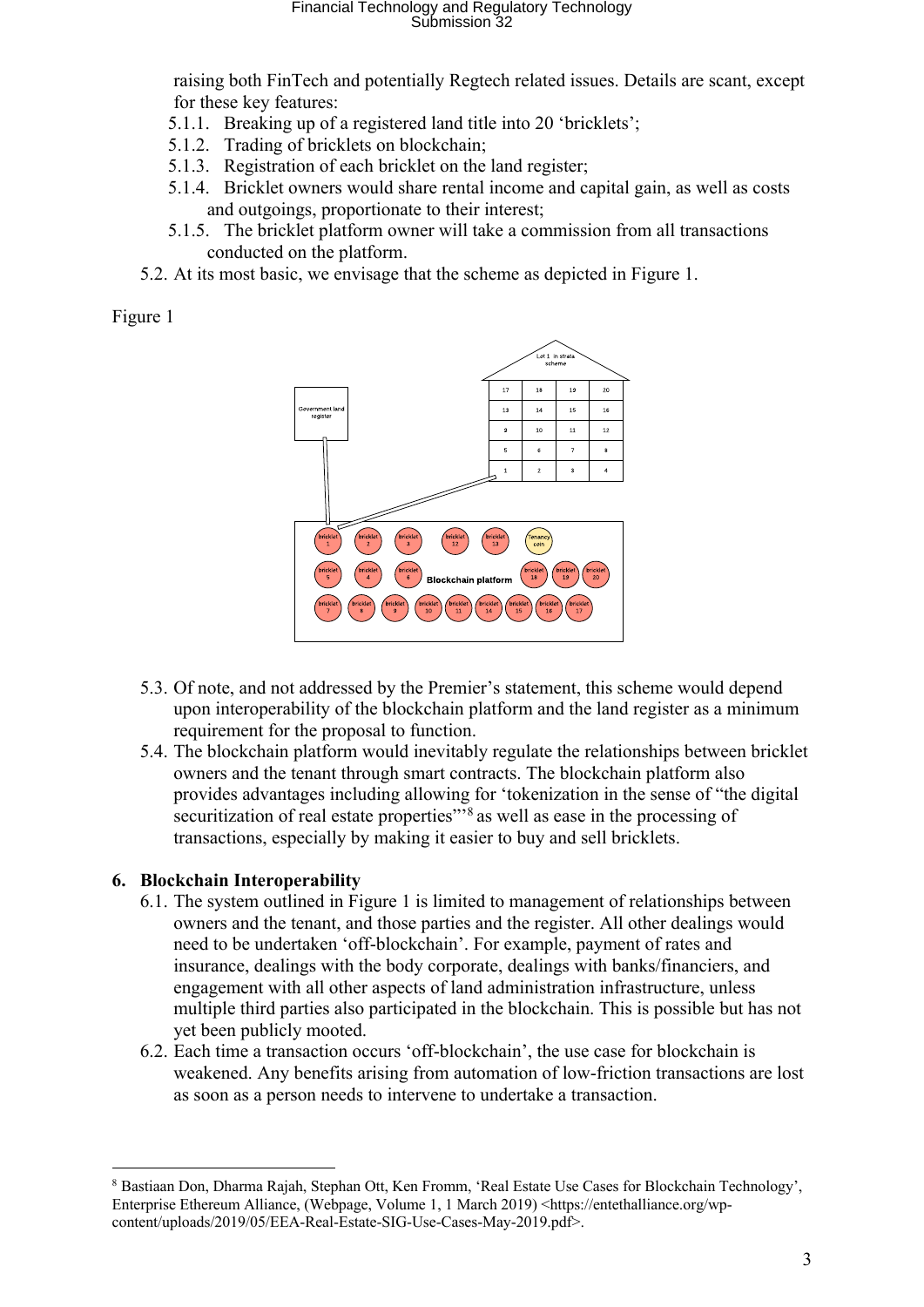- 6.3. To fully gain the benefits of this proposal, the blockchain platform therefore requires far more extensive interoperability to develop a comprehensive or 'full service' land administration and financial infrastructure.
- 6.4. Inevitably, therefore, if fractionalisation of real property is to become a reality mediated by technologies, it must necessarily engage with FinTech and potentially RegTech.

## **7. Bricklets: Financial Product or Real Property?**

- 7.1. Despite fractional ownership of real property comprising a registered interest in land, we submit that it confounds a traditional demarcation between real and personal property. We suggest that it comprises both real and personal property.
- 7.2. The implications of holding a registered estate in land include a legal right to possession of the whole of the land in common with all other co-owners, right of alienation of the interest including giving the land as security, and joint and several liability for outgoings and other liabilities associated with the land. These collective rights raise multiple challenges for management of co-owners' rights and responsibilities. These are beyond the scope of this submission, relating principally to the State Government responsibility for land titles.
- 7.3. Relevantly to this inquiry, we consider it likely that despite the issue of a registered interest in real property, the rights and responsibilities generated through the issue of a bricklet, recorded, traded, and managed via the blockchain platform, comprise a differential right that is more properly characterised as personal property and possibly in the form of a financial product. The challenge is to explain the link between the obligations encoded into smart contracts on the blockchain, and the real property interest recorded on the register. Both of these registration processes generate a discrete set of rights and liabilities without a clear integration of those rights and liabilities as between the two registers. We see three key ways to analyse the connection.
	- 7.3.1. First, real property law has the capability of characterising covenants attached to land dealings as 'personal covenants'9 or covenants that 'touch and concern the land'.10 These are promises that are considered to be integral to the nature of the interest held. However, such covenants arise in interests less than freehold: for example, mortgages, leases, and easements. The characterisation relates to questions of whether such promises bind successors in title, and the rights of the owner of the freehold estate to enforce such rights. Relevantly, the bricklets are proposed as a fractionalised *freehold estate*, and so comprehend the largest estate known to the law. This raises the question of whether there is an intention of burdening the freehold estate with some kind of condition.
	- 7.3.2. Secondly, the common law recognises the capacity of a grantor of an estate to impose conditions on that grant. There are limits to what the courts will accept as a binding conditional grant but within those boundaries the consequences of such a grant are the reversion of the title to the grantor if the condition is breached. The nature of the obligations between the bricklet owners—to the extent that they form a set of obligations running alongside the real property interest—do not involve the reversion of the interest to the original transferor.
	- 7.3.3. Thirdly, and in our view the most likely explanation according to the law as it currently exists, is that there are two, parallel, suites of rights and liabilities: those existing as real property, and those existing as personal property. The twin interests may be construed as a hybrid, when understood together. But the structure is somewhat of a departure of the law's existing fairly strict delineation between real and personal property. On this basis, we submit that the concept of

<sup>&</sup>lt;sup>9</sup> For example, a core personal right of a mortgagee is the right to sue on the personal covenant.

<sup>10</sup> In leases, see *Spencer's Case* (1583) 77 ER 72.